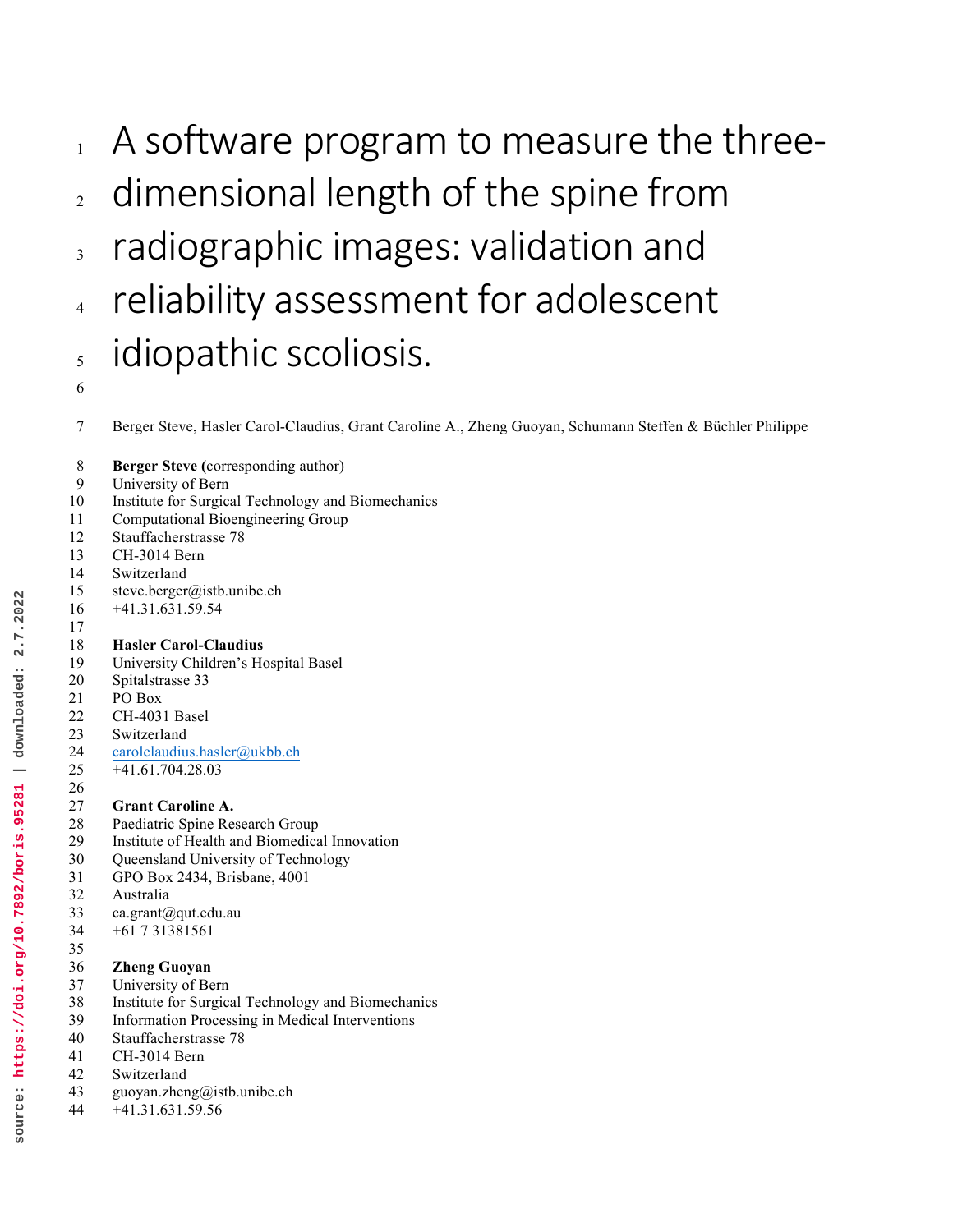# 45 **Schumann Steffen**

- 46 University of Bern<br>47 Institute for Surgica
- Institute for Surgical Technology and Biomechanics
- 48 Information Processing in Medical Interventions<br>49 Stauffacherstrasse 78
- Stauffacherstrasse 78
- 50 CH-3014 Bern<br>51 Switzerland
- Switzerland
- 52 steffen.schumann@istb.unibe.ch
- 53 +41.31.631.59.49

- 54 **Büchler Philippe** 55 University of Bern<br>56 Institute for Surgica
- Institute for Surgical Technology and Biomechanics
- 57 Computational Bioengineering Group
- 58 Stauffacherstrasse 78<br>59 CH-3014 Bern
- 59 CH-3014 Bern<br>60 Switzerland
- 60 Switzerland<br>61 philippe.bue
- philippe.buechler@istb.unibe.ch
- 62 +41.31.631.59.47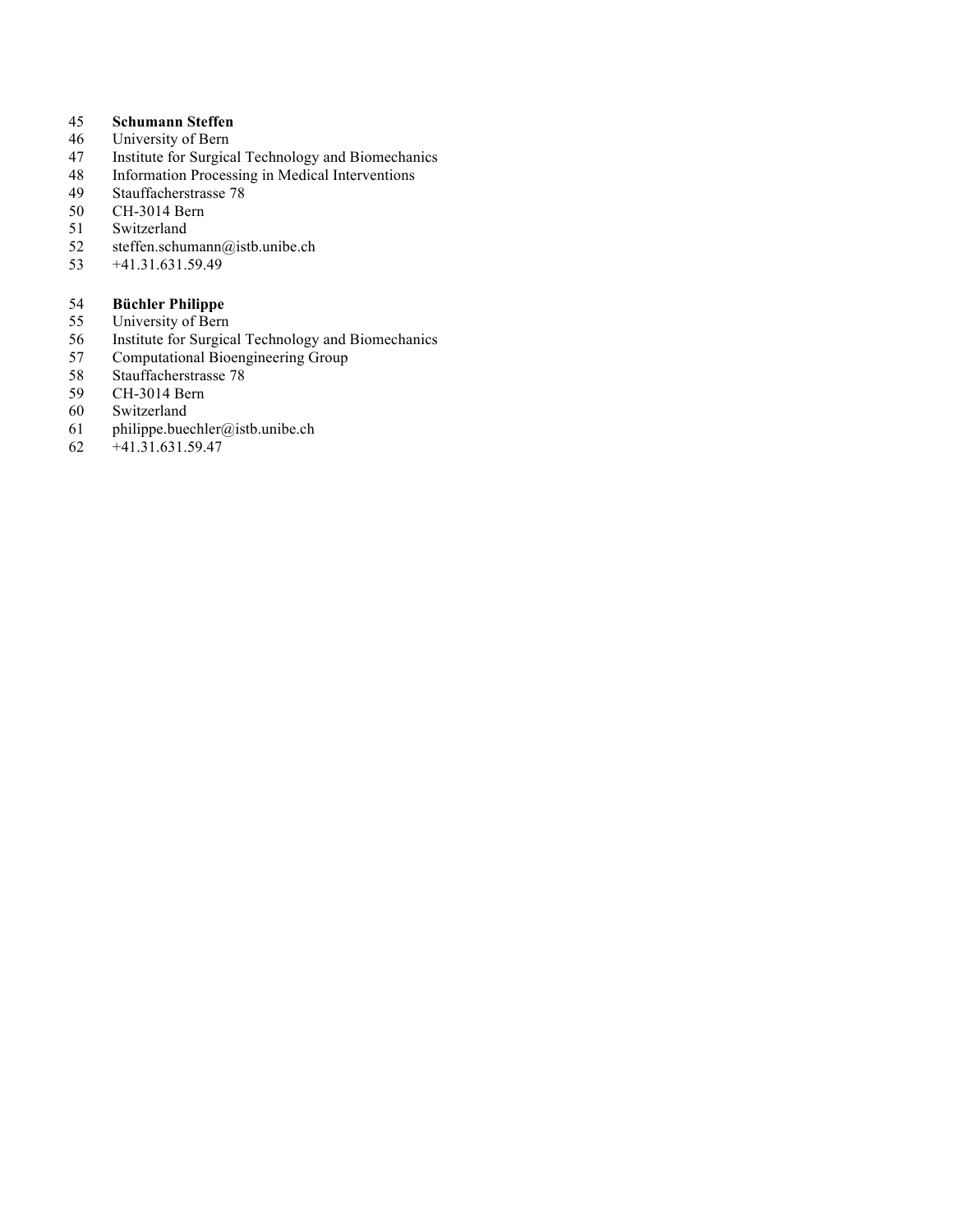## Acknowledgments

 This work was supported by the Swiss National Science Foundation (SNSF) via the project 320030 138527/1 and the project 320030 153336/1.

 The authors would like to acknowledge the High Performance Computing and Research Support Group at Queensland University of Technology, for the computational resources and services used in the production of the original non-identifiable data used in this work.

## Abstract

 *Background and Objective:* The aim of this study was to validate a new program which aims at measuring the three- dimensional length of the spine's midline based on two calibrated orthogonal radiographic images. The traditional uniplanar T1-S1 measurement method is not reflecting the actual three-dimensional curvature of a scoliotic spine and is therefore not accurate. The Spinal Measurement Software (SMS) is an alternative to conveniently measure the true spine's length. *Methods:* The validity, inter- and intra-observer variability and usability of the program were evaluated. The usability was quantified based on a subjective questionnaire filled by eight participants using the program for the first time. The validity and variability were assessed by comparing the length of five phantom spines measured based on CT-scan data and on radiographic images with the SMS . The lengths were measured independently by each participant using both techniques. *Results:* The SMS is easy and intuitive to use, even for non-clinicians. The SMS measured spinal length with an error below 2 millimeters compared to length obtained using CT scan datasets. The inter- and intra-observer variability of the SMS measurements was below 5 millimeters. *Conclusions:* The SMS provides accurate measurement of the spinal length based on orthogonal radiographic images. The software is easy to use and could easily integrate the clinical workflow and replace current approximations of the spinal length based on a single radiographic image such as the traditional T1-S1 measurement.

## Keywords

- Adolescent Idiopathic Scoliosis
- Early Onset Scoliosis
- Spine's length
- T1-S1
- Height
- Software program

## 1. Introduction

The measurement of body height is regularly used to assess various clinical parameters such as the body mass index,

ventilatory vital capacity [1], the normal values of blood pressure in children [2] and the body growth rate.

Althought measurements are easily done for healthy subjects, problems arise with patients suffering from scoliosis.

Due to the three-dimensional deformation of the spine, the scoliosis necessarily leads to a reduction of the patient's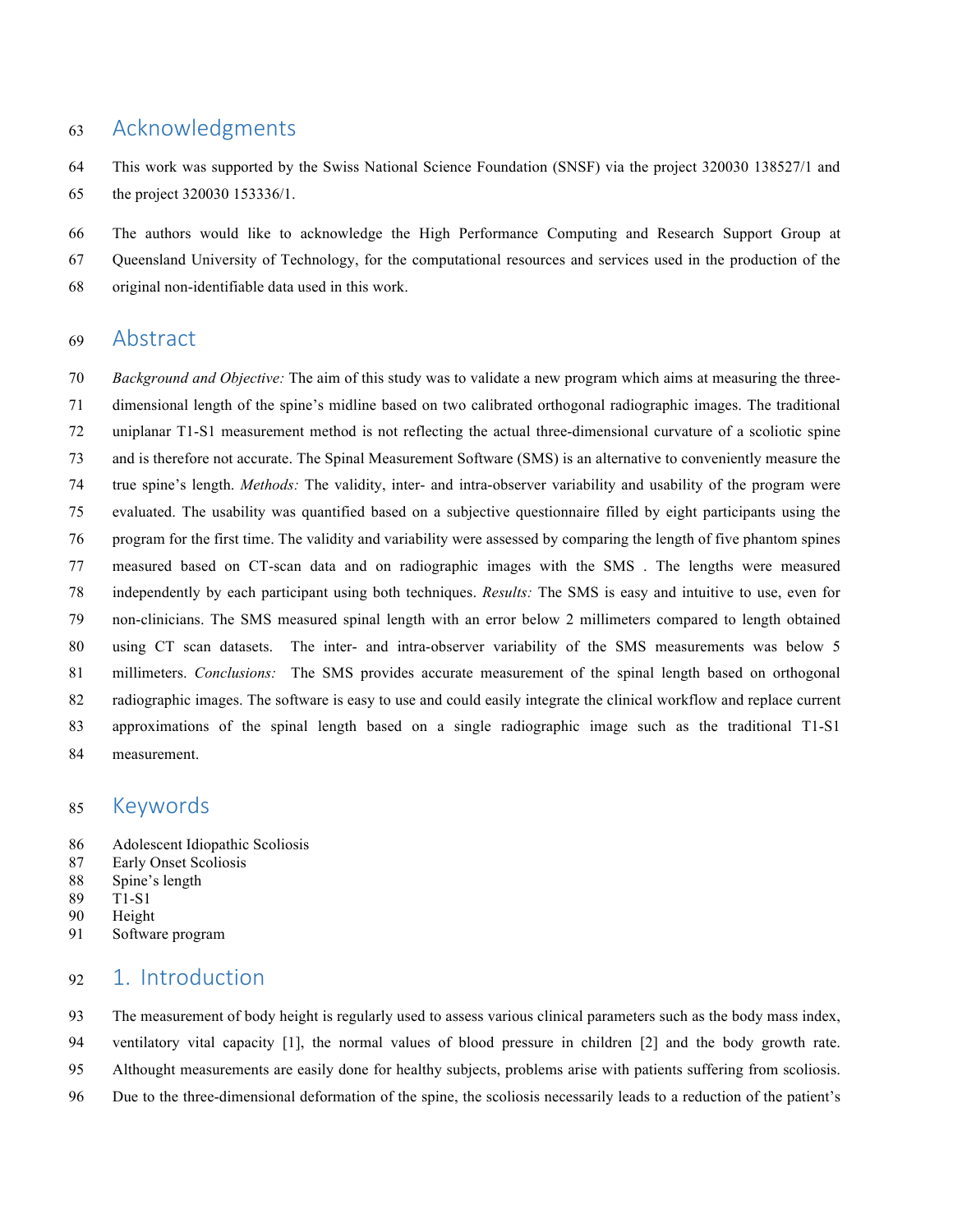trunk and body height. For those patients, knowledge about the 3D shape and length of the spine is not only critical for the correct estimation of the true patient's body height, but is of high importance for monitoring the growth of the spine. Indeed, the effect of various growth- preserving surgical technique (magnetic expansion control, vertical expandable prosthetic titanium rib, growing rods, anterior tethering, stapling) on the growth of different spinal section (thoracic, lumbar, unfused vs fused) still need to be investigated. Furthermore, the monitoring of the spinal growth is of high relevance for early-onset scoliosis. For example, it has been shown that the growth of the spine and thoracic cage should reach a length of at least 22cm between T1 and T12 to ensure normal pulmonary function [3].

 Currently, no tool is able to accurately provide the 3D shape and length of the spine's midline within a clinical environment. Solutions exists, but are either not accurate or not applicable clinically. For example, the traditional T1-S1 approach, which measures the straight distance between the vertebras T1 and S1 on a frontal X-ray radiograph, only provides an estimation of the spine length. Bjure [4], Kono [5], Ylikoski [6] and Stokes [7] developed formulae to compute the differences between the spine length and spine height based on the curvatures of the spine (Cobb angles), but Tyrakowski et al. [8] recently showed that all these approaches are inaccurate (mean error ranging from 4±3 to 10±7 mm). This measurement error can be associated with the main limitation of the measurements; all of which rely on a single frontal radiographic image. With a single image, it is not possible to obtain the three-dimensional length of the spine and therefore its true length is underestimated. In addition, the spine's apparent size varies depending on the position of the patient with respect to the radiographic detector.

 To properly measure length on radiographic images, patients must wear a calibration device to accurately compute the pixel size of each radiograph. Without this precaution, it is not possible to quantify the length of a spine on an X- ray image. Alternative 3D measurement devices could be used to determine the true spinal length such as Computed Tomography (CT), Magnetic Resonance Imaging (MRI). These machines provide 3D anatomical details of the spine such as intervertebral disc visualization and the opportunity to measure anterior and posterior length of the spine independently. However, they are not routinely used clinically for scoliotic patients due to increased radiation dosage (CT), cost and time. In addition, these three-dimensional acquisitions are performed in supine position, resulting in a different length measurement than in standing position. The new EOS technology (EOS imaging, Paris, France) allows the simultaneous acquisition of low-dose orthogonal images. Since the position of the patient within the scanner is known, the images provided by this device can be easily calibrated. The device produces high quality images, similar to calibrated orthogonal x-rays, however it is expensive and the measurement of the spinal length remains to be determined. Finally, several studies proposed the use of ultrasound (US) to acquire images of the spine in supine position without exposing the patient to radiation [9]–[11]. For example, the Scolioscan device projects the 3D data of the spine in the coronal plane to accurately measure the Cobb angle of the spinal deformity [12]. However, this tool has not been used to measure the length of the spine nor to directly record the three- dimensional shape on patient's spine. To the best of the authors' knowledge, no US device currently available for clinical application is able to measure spinal length.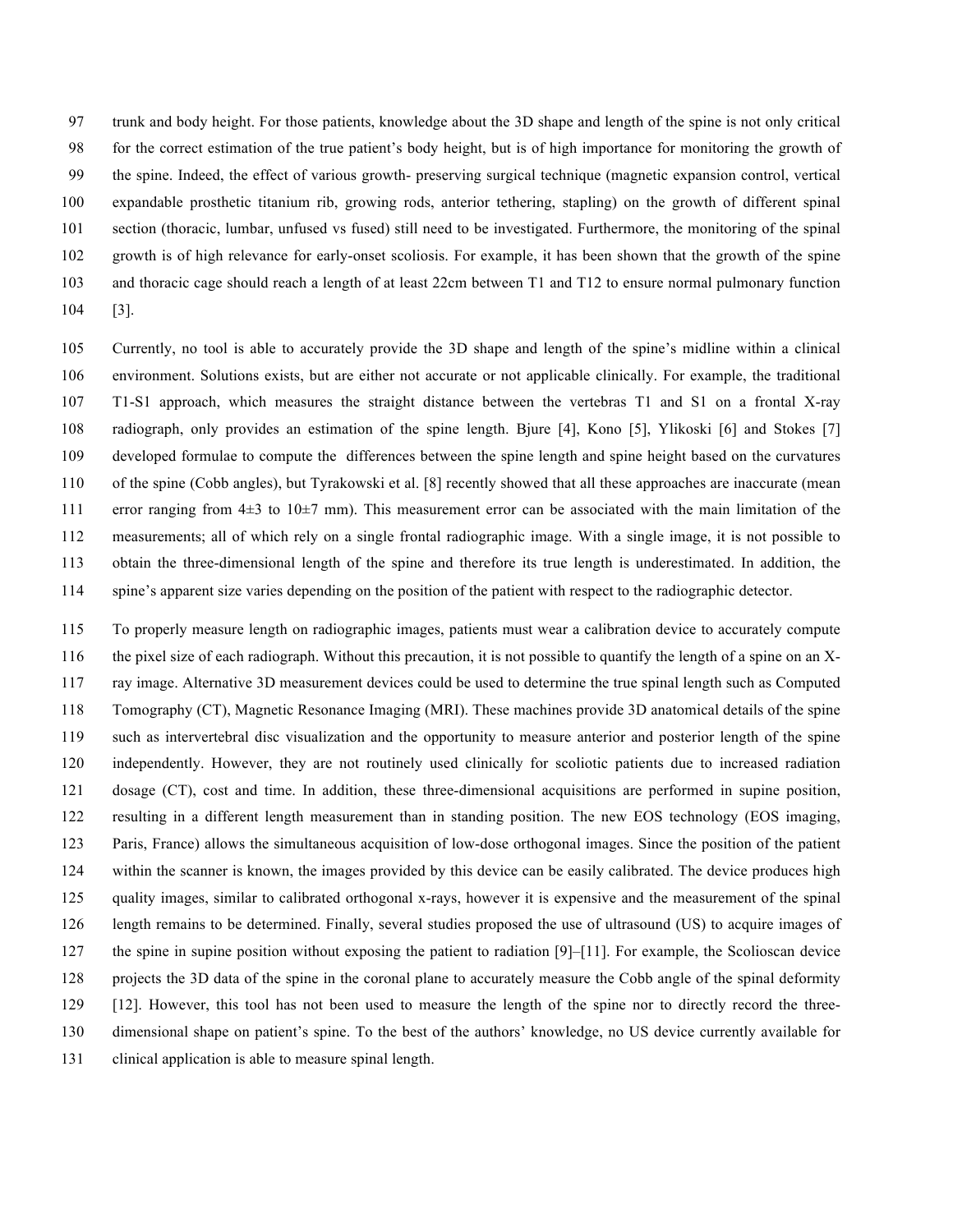- For these reasons, the objective of this study was to develop a program the Spinal Measurement Software (SMS) –
- to measure the spinal length from clinical radiographic images. The requirements for the program were to be as
- simple as possible and to enable accurate measurements within a couple of minutes. This study presents the
- validation of the program regarding validity, reliability and usability.

## 136 2. Material & Methods

- The spinal length measurement procedure using the SMS is done in three steps (Figure 1). First, a frontal and lateral
- X-ray image of a patient wearing a calibration tool [13] attached on his/her back is acquired. The calibration tool is a
- PMMA object with 16 radio-opaque fiducials embedded in a specific 3D arrangement. A turning plate similar to the
- one proposed in [14] can be used to maintain the patient in the same position on both X-ray images. Second, the user
- manually locates the position of these 16 reference points on both images to calibrate them [15]. The reference
- points correspond to the imaged calibration fiducials. Third, the user draws the center midline of the spine on both
- images. To this end, the SMS provides a deformable spline and the user simply positions a few control points (4 to
- 6, depending on the curvature) such that the spline cross all the vertebral body centers of interest. . Finally, the 3D
- reconstruction of the spine's midline as well as the length of the spine is automatically computed and displayed.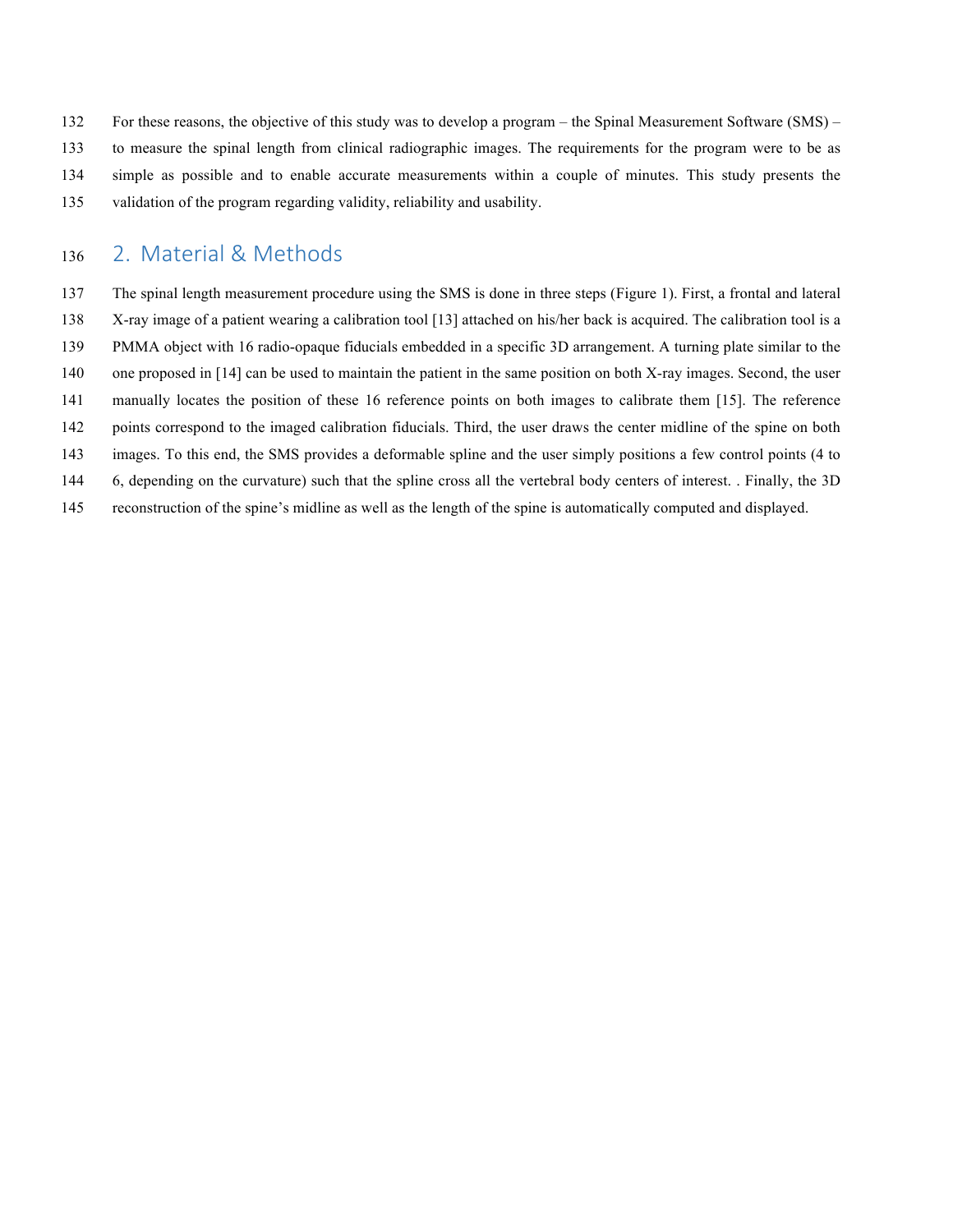#### Step 1

X-ray acquisition of a patient wearing the calibration tool



#### Step<sub>2</sub>

Identification of the fiducials on the calibration tool



#### Step 3

Center midline positioning



#### Result

3D shape and length of the spine's midline



#### 146

Length of the spine: 34.8 cm

147 Figure 1: **The workflow of the Spinal Measurement Software shown on a patient's dataset**. The system requires a frontal and a lateral 148 radiographic image of the patient wearing the calibration tool. The 16 reference points of the calibration tool must be identified on both images and the spinal 150 and the spinal midline is automatically computed and and the spine midline needs to be defined on both images using a few control points. Finally, the three-dimensional shape and length of the spinal midline is automatically computed and displayed.

| 151 To avoid radiation on patients, scoliotic phantoms were used to validate the program. The phantoms were built |  |  |
|-------------------------------------------------------------------------------------------------------------------|--|--|
|                                                                                                                   |  |  |

152 from CT datasets obtained from five patients suffering from Adolescent Idiopathic Scoliosis (AIS). Following the

153 normal preoperative clinical procedure, CT scans of five patients were acquired by Spinal Orthopaedic Surgeons at

154 the Mater Children's Hospital, (Brisbane, Australia). The use of the historical clinical CT scans for research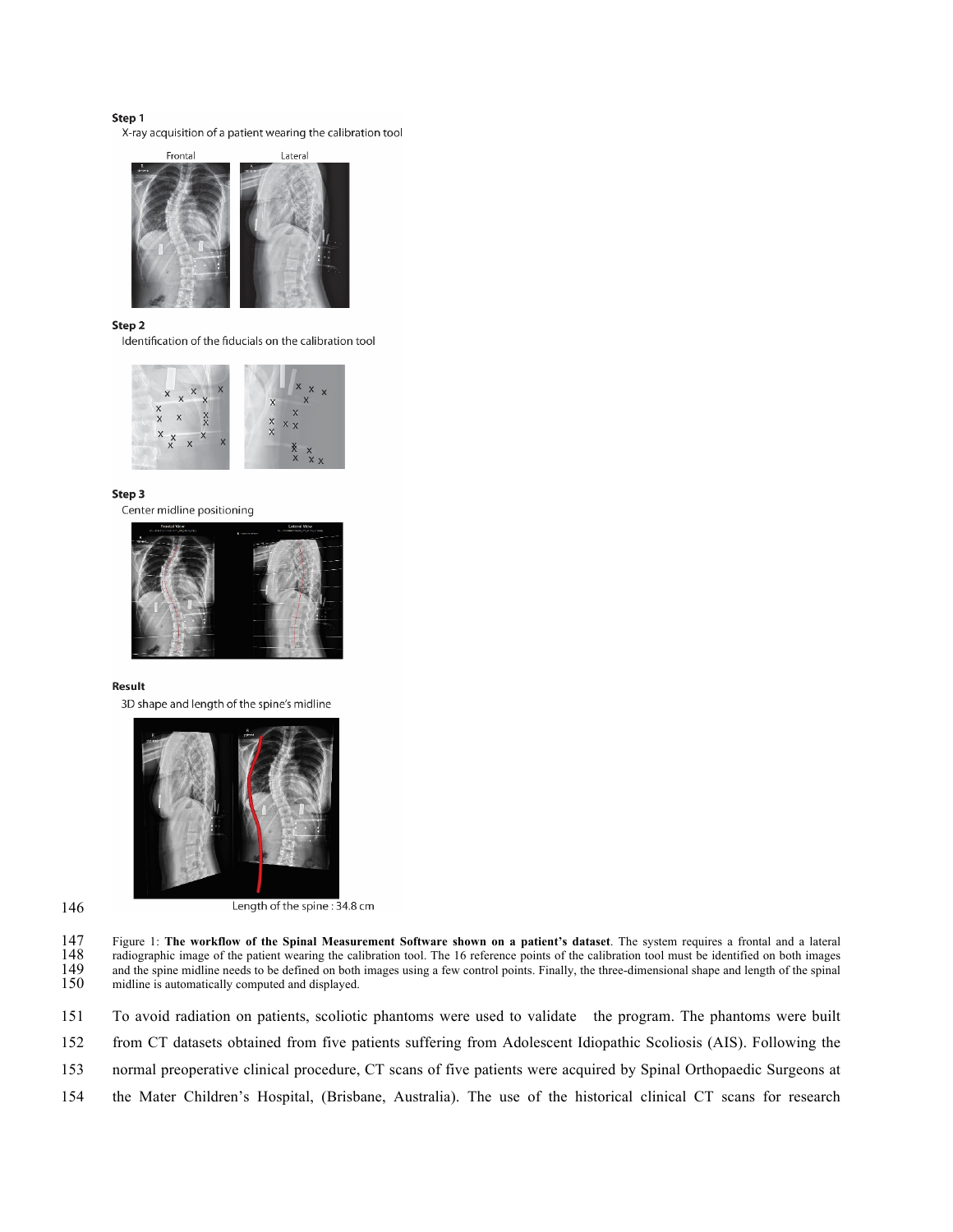- 155 purposes was carried out in accordance with the ethical standards laid down in the 1964 Declaration of Helsinki for
- 156 research involving human subjects and was approved by the local ethics committee. For each spine, all vertebrae
- 157 from T1 to L5 were segmented using the commercial program Amira 5.5 (FEI, Hillsboro, Oregon) by the Paediatric
- 158 Spine Research Group in Brisbane and only non-identifiable label maps were received for this study (Table 1). A
- 159 surface mesh of each vertebra was extracted and all vertebrae were linked together by a small cylindrical structure.
- 160 Once finalized, the surface models were exported as STL meshes and 3D printed (Shapeways, New York –
- 161 www.shapeways.com) with a strong plastic material (PA2200). These phantoms were used as the baseline for the
- 162 validation study. CT scans as well as orthogonal radiographic images were acquired for each of the five phantoms
- 163 (Figure 2A). For the radiographic images, a calibration tool [15] was rigidly attached on each phantom.

|                              |              | P <sub>100</sub> | P <sub>152</sub> | P154            | P156           | P157           |
|------------------------------|--------------|------------------|------------------|-----------------|----------------|----------------|
| Gender                       | $\mathbf{F}$ | $\mathbf{F}$     | $\mathbf{F}$     | F               | $\mathbf{F}$   |                |
| Side                         | $\mathbf R$  | $\mathbf R$      | $\mathbf{R}$     | $\mathbf{R}$    | $\mathbf R$    |                |
| Age                          | 11.2         | 15.5             | 19.2             | 13.0            | 14.7           |                |
| Weight [kg]                  | 34           | 46               | 67               | 47              | 55             |                |
| Maj Cobb angle [deg]         |              | 48               | 55               | 67              | 63             | 52             |
| Lenke                        | 1B           | 1A               | 1A               | 1A              | 1B             |                |
| Apex                         |              | T7/8             | T <sub>9</sub>   | T <sub>10</sub> | T <sub>9</sub> | T <sub>8</sub> |
| CT<br>measurement<br>on      | Mean         | 352.7            | 427.3            | 407.1           | 417.1          | 419.0          |
| phantom spines [mm]          | Std          | 0.5              | 0.5              | 0.5             | 0.4            | 0.5            |
| <b>SMS</b><br>measurement on | Mean         | 350.6            |                  | 405.5           |                | 417.0          |
| phantom spines [mm]          |              |                  | 424.9            |                 | 415.9          |                |
|                              | Std          | 1.2              | 2.1              | 2.9             | 3.6            | 3.2            |
| Error ${\text{[mm]}}$        |              | 2.1              | 2.4              | 1.6             | 1.2            | 2.0            |

164 Table 1: **CT scans of AIS and measurement of their phantom spine's length.** Five AIS female patients scheduled for surgery by Spinal 165 Orthopaedic Surgeons at the Mater Children's Hospital, (Brisbane, Australia) were CT-scanned prior to anterior scoliosis fusion. The non-<br>166 identifiable three-dimensional segmentation of these datasets were used to p 166 identifiable three-dimensional segmentation of these datasets were used to print 3D models of five phantom spines. The length of the phantom 167 spine measured with the SMS is compared to the length measured with the C 167 spine measured with the SMS is compared to the length measured with the CT scans. The SMS is systematically about 2mm smaller than the 168 length measured on the CT. The variation of measurement is very low for the CT length measured on the CT. The variation of measurement is very low for the CT (about 0.5mm) and range between 1.2 to 3.6mm for the SMS.

169 The proposed Spinal Measurement Software is freely available online 170 (www.istb.unibe.ch/research/computational\_bioengineering). In addition, the 3D meshes of the spines as well as the 171 radiographic images used for this study are available at the same URL under a creative commons license.

172 Eight non-clinician participants (1 female and 7 males, 35±8 years old) were enrolled in this study to test the

173 usability and the inter- and intra-observer variability of the developed program. They were asked to fulfill four tasks;

- 174 i) learn to use the SMS and answer a usability questionnaire, ii) measure each phantom spine's length using CT
- 175 scans, iii) perform the X-ray calibration on each of the radiographic images and iv) determine the phantom spine's

176 midline on each of the radiographic images.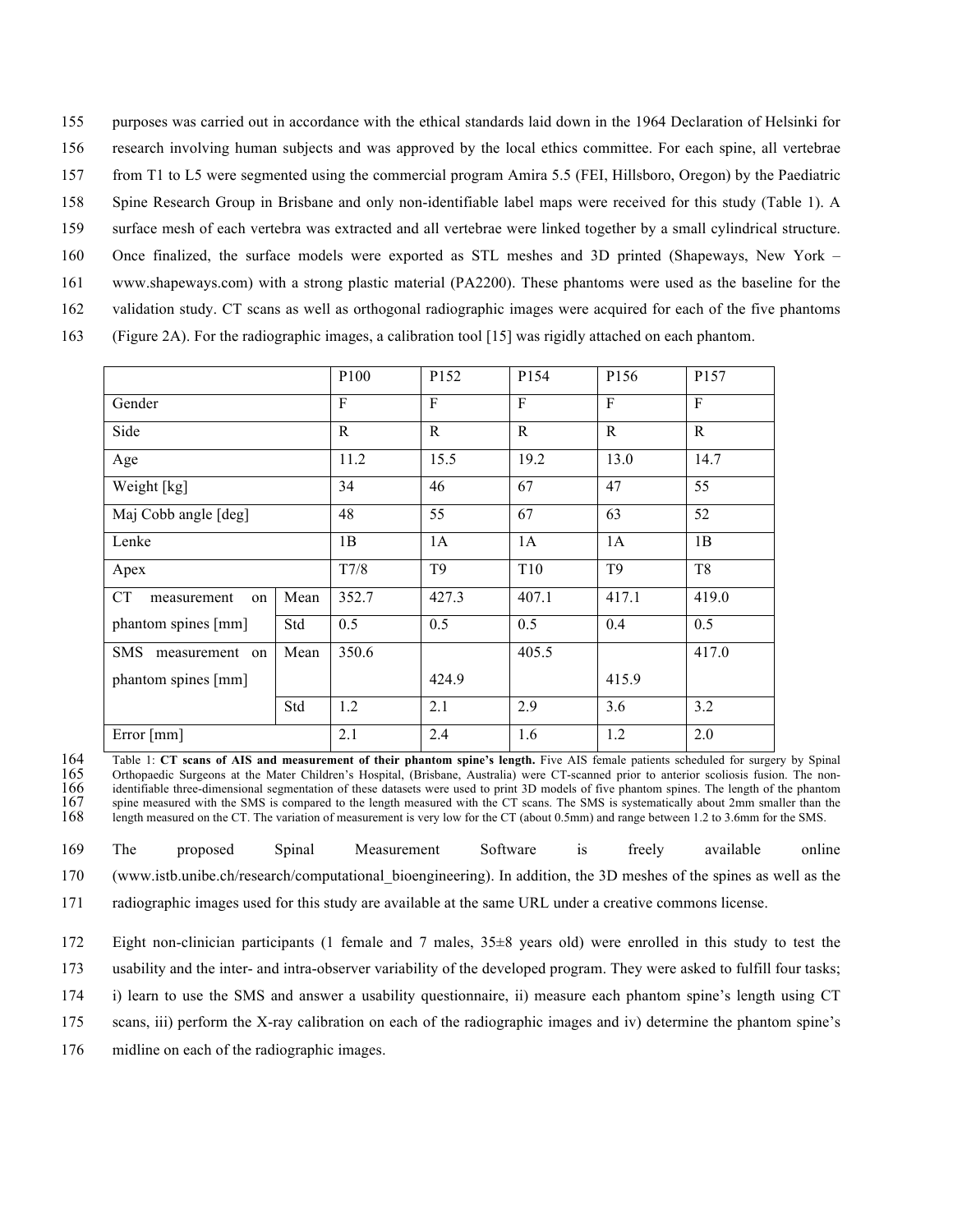### 177 2.1. Measuring the usability of the program

 The first question of this study was to evaluate the usability of the SMS. Each participant had 15 minutes to read a user guide and learn how to use the program. The participants were left alone and neither help nor supervision was provided. After the learning procedure, they were asked to measure the spine's length of two out of the five phantoms and to answer a standard usability questionnaire [16]. The questionnaire consisted of 10 questions (Figure 4) marked from 1 (disagree) to 5 (agree). The mean of each question is used to compute an overall usability score as follows:

184 
$$
S = 2.5 \cdot (20 + \sum_{i=1}^{10} Q_i \cdot (-1)^{i+1})
$$

 A usability score of 100% means the program is absolutely easy and intuitive to use, conversely, a score of 0% means the program is very difficult to use and requires high technical skills. At the end of the session, a supervisor verified that the participants were truly able to use and correctly understand the program.

## 188 2.2. Measuring the phantom spine's length based on CT scans

 The second task for the eight participants was to measure the phantom's length based on the CT scans. The 3D meshes of the vertebrae were randomly presented on a computer screen and each participant had to pick the center of their upper and lower endplates. This procedure was repeated 8 times per vertebrae. The average position of theses 8 landmarks collected on each endplate was used to define the endplate's center. For each vertebra, the midpoint between the upper and lower endplate's center was defined as the vertebral body center (VBC). The phantom's spinal length was measured as the sum of straight lines starting on the upper endplate of T1, crossing each VBC and ending on the lower endplate of L5 (Figure 2B). As a result, the length of each phantom is measured independently by each of the eight participants. Since phantom's length based on the CT scans are considered as the 197 gold standard measurements, any measurement exceeding  $\pm 2.0$  standard deviations were considered as outlier and rejected from further analysis. The length corresponding to the mean of the measurements of the eight participants was considered as the true phantom's length. The standard deviation was also calculated to assess the reproducibility of the measurements.

### 201 2.3. Measuring the spine's length based on orthogonal X-ray

 The third task was the calibration of each radiographic image (Figure 2C). To this end, each participant manually identified the projection of the 16 reference points on each orthogonal image. Since the design of the calibration tool is precisely known, the projections can be used to determine the relative position of the anterior-posterior projection relative to the lateral radiograph. Based on the landmark positions on both projections, the projection matrices were calculated [17]. This step constitutes the *calibration procedure*. The fourth task for the participants was to measure eight times the midline of the spine using the SMS, which is referred as the *midline placement procedure*. The midline of the spine is defined as a continuous curve crossing each VBC, from the center of the upper T1's endplate down to the center of the lower L5's endplate.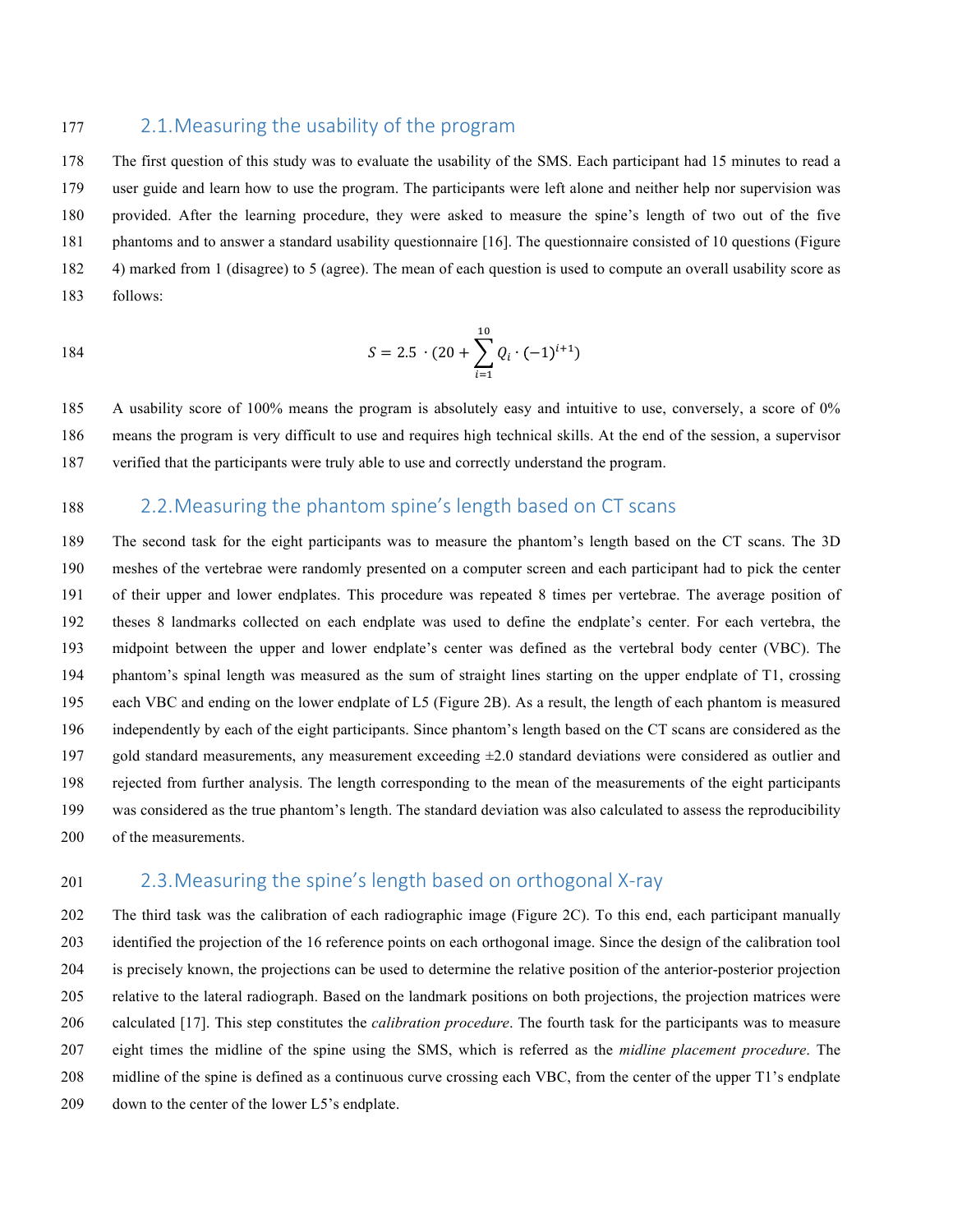Both the calibration and midline placement procedure have an impact on the spinal length measurement. The effects of these two parts of the 3D reconstruction on the phantom's length were quantified independently. The impact of the calibration procedure was evaluated using the independent calibrations performed by the eight users, but with a single midline delineation per patient. The standard deviation was computed to assess the inter-observer variability of the length measurement due to the calibration procedure. The intra-observer variability was quantified to evaluate the impact of the midline placement on the spinal length. For both the inter- and intra-observer variability, the intraclass correlation (ICC) were computed [18]. The mean and standard variation of the SMS measurements were calculated and compared to the length as measured on the CT scans.



Figure 2: **Measurement of spine's length with phantom spines.** (A) Workflow to produce the phantom spines based on CT from AIS patients. (B) Workflow to measure the phantom's length based on these CT scans. (C) Workflow to measure the phantom's spine using the Spinal Measurement Software.

## 3. Results

 The reference length of the five printed spine phantoms was defined by each user based on CT scan data. Only one single measurement of the phantom length was flagged as outlier over a total of 40 measurements, which represents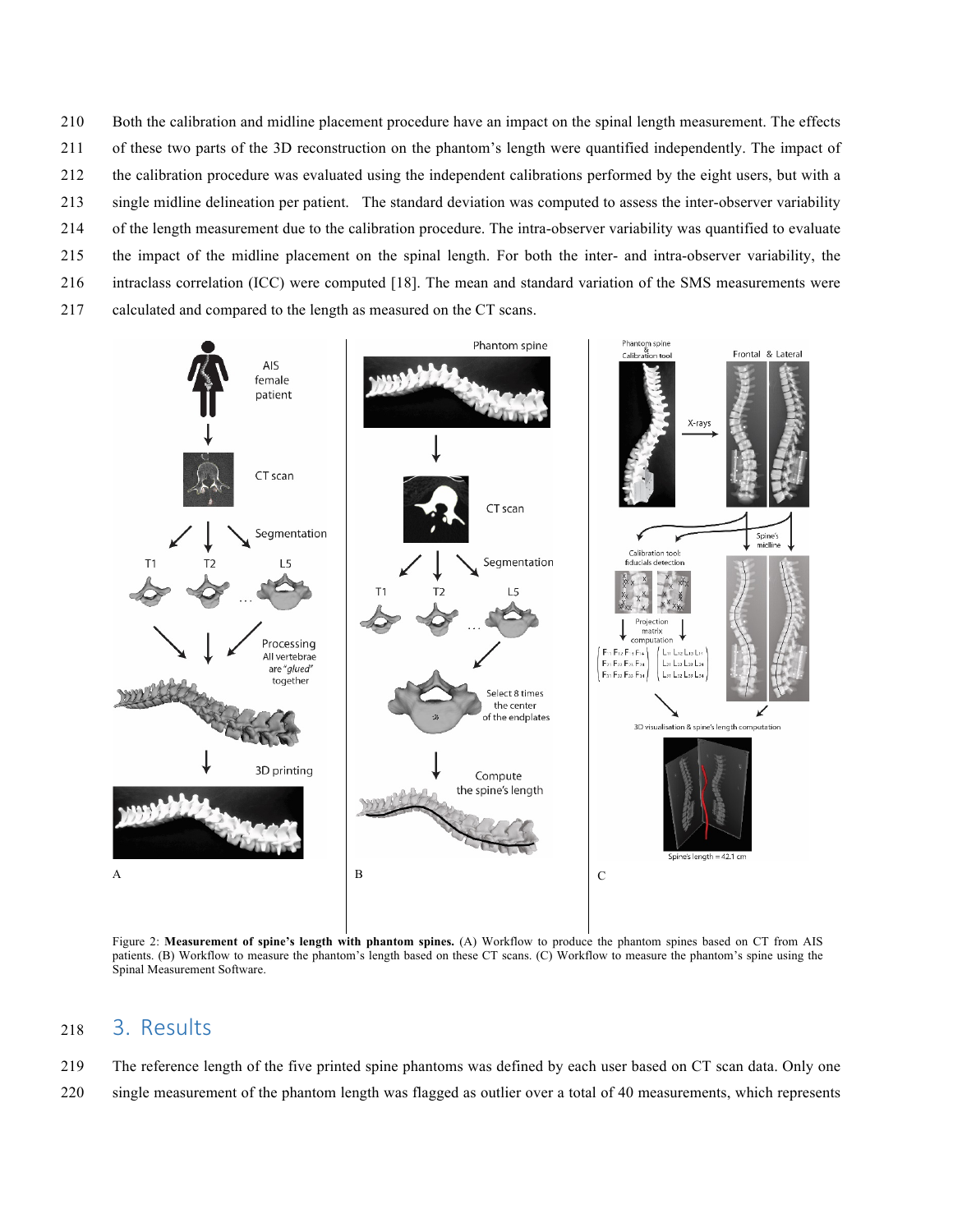2.5% of the data. The standard deviation of the phantom's length was always below 0.6mm (Table 1), which highlights the high reproducibility of measuring the phantom's length based on CT scans.

 The effect of the manual calibration on the SMS measurements was quantified. The center of the projected reference points on the radiographic images were picked by each user. All these selections were very close to each other. The standard deviation of the identified center was less than 1 pixel, which represents less than 0.1% of the picture. None of these measurements were flagged as outliers. The standard deviation of the phantoms length obtained with the different calibrations was below 5mm (Figure 3A), and the intraclass correlation is equal to 0.99. In addition, results showed that the difference between the multiple calibrations increases with the distance to the center of the calibration grid. Meaning that accurate measurements were obtained in the pelvic region where the calibration grid

- was attached to the patient, but larger errors were observed in the thoracic region.
- The intra-observer variability was quantified. The variation of the phantom's length due to the midline placement procedure ranged from 0.5 to 3.8mm with a mean of 1.5mm (Figure 3B), which is less than 1% of the complete spinal's length. The intraclass correlation for each participant was 0.99.
- The length measurements obtained with the SMS were compared to the ground truth CT measurement. The average
- measurement error ranged from 1.2 to 2.4mm and the overall mean error between the phantom's length computed
- with the CT and with the SMS was -1.9mm (Table 1). This result means that the SMS underestimates the true spine
- length by 0.5%. Linear regression showed a strong correlation between the SMS and the CT-scans (R-squared =
- 0.99). In addition, the slope of the linear regression was 0.99, which indicates that both methods measure the same





Figure 3: **Inter- and intra-observer variability of the spine's length measurements.** (A) Inter-observer variability attributed to the calibration procedure has been quantified for each spine. . The variability was almost the same for each spine and ranged from 3.3 mm to 4.5 mm . . (B) Intra-observer variability attributed to the midline positioning procedure was similar across observers and ranged between 0.5 mm to 3.8 mm with an average standard deviation equals to 1.5 mm. (C) The length measured based on CT scans (vertical axis) was compared to the length measured with the SMS (horizontal axis). . The measurements of the SMS correlate strongly with those of the CT-scans (R-squared of 0.99 and a slope of 0.99).

 The usability of the SMS was calculated using the subjective questionnaires answered by the users. All the participants were able to learn how to correctly use the SMS and none of them were rejected from the study. Results show that the usability scores of the SMS equals to 89% (Figure 4). Answers from the questionnaire showed that the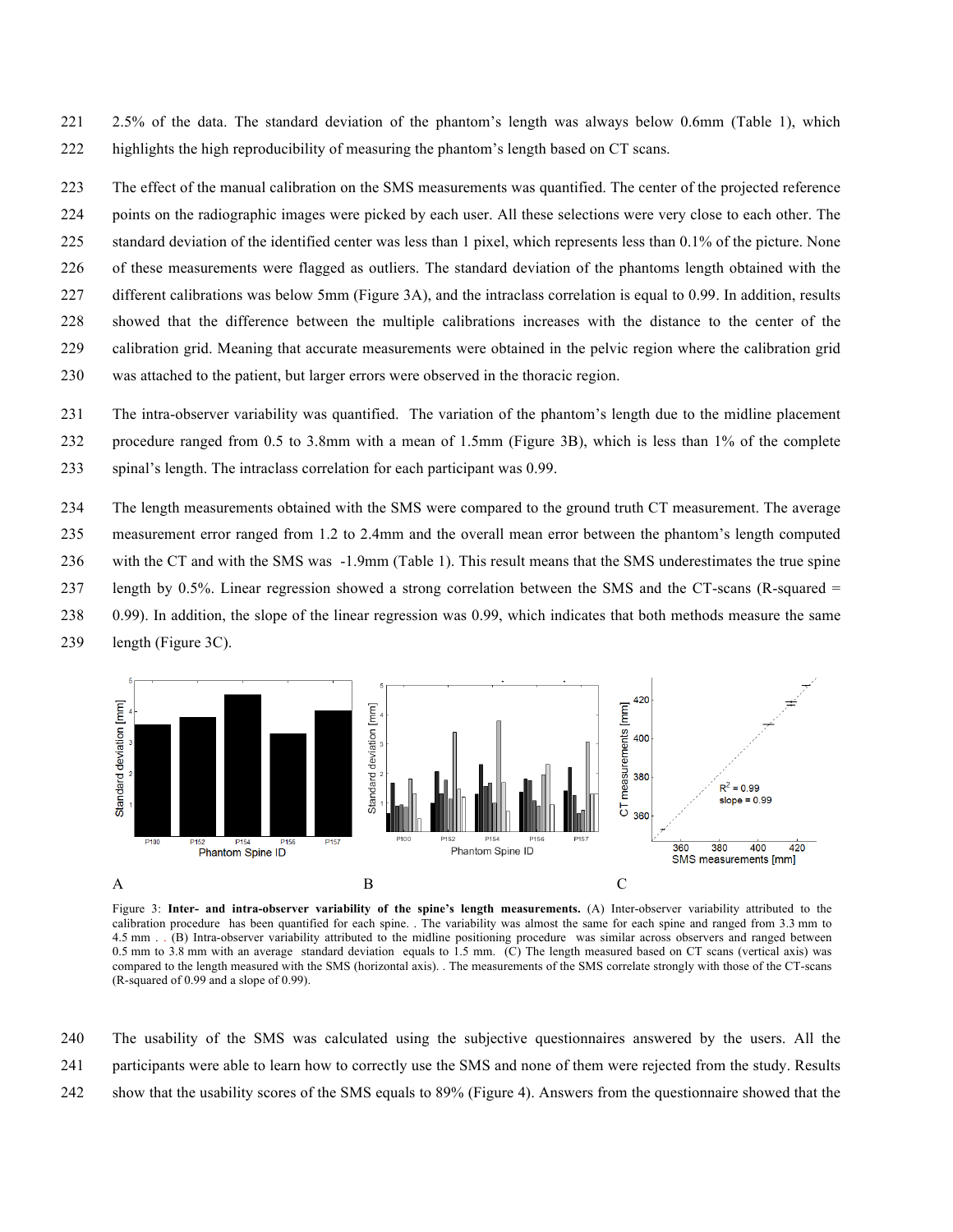- participants did not find the program unnecessarily complex but rather easy to use without the support of any
- technical person. Results also indicated that most people learned to use the program very quickly and felt confident
- using it.

|                                                                                               | Disagree $\triangleleft$ | Agree |
|-----------------------------------------------------------------------------------------------|--------------------------|-------|
| Q <sub>1</sub> ) I think that I would like to use this system frequently                      |                          |       |
| Q <sub>2</sub> ) I found the system unnecessarily complex                                     |                          |       |
| Q <sub>3</sub> ) I thought the system was easy to use                                         |                          |       |
| Q4) I think that I would need the support of a technical person to be able to use this system |                          |       |
| Q <sub>5</sub> ) I found the various functions in this system were well integrated            |                          |       |
| O <sub>6</sub> ) I thought there was too much inconsistency in this system                    |                          |       |
| $Q_7$ ) I would imagine that most people would learn to use this system very quickly          |                          |       |
| Q <sub>8</sub> ) I found the system very cumbersome to use                                    |                          |       |
| Q9) I felt very confident using the system                                                    |                          |       |
| Q <sub>10</sub> ) I needed to learn a lot of things before I could get going with this system |                          |       |

 Figure 4: **Usability questionnaire.** Ten questions of the usability questionnaire were answered by each of the eight participants. Values ranging from 1 (disagree) to 5 (agree) were used to calculate the usability score. The mean (dot) and standard deviation (horizontal lines) are shown on the right of each question. The usability score was computed based on the means and equal 89%, which show the program is easy and intuitive to  $\frac{249}{250}$  the

## 4. Discussion

 The objective of this study was to evaluate the validity and usability of a new program – the Spinal Measurement Software – aimed at measuring the shape and length of the spine's midline based on two calibrated orthogonal radiographic images. The program was designed to be usable without specific training and the user was guided through the measurement process using a predefined step by step workflow. Eight users were requested to perform multiple reconstructions of five 3D-printed phantoms using the program in order to evaluate the validity of the measurement, the inter- and intra-observer variability and the usability of the tool.

 To the best of our knowledge, no tool is currently available to easily reconstruct the 3D shape of the spine's midline and to measure its length based on orthogonal X-ray measurement. Boivers et al. [19] developed a program to quickly reconstruct the 3D shape of the spine based on an articulated model, but the program is currently not available to clinicians. The sterEOS [20] program comes with the EOS technology and cannot be used to analyze traditional X-rays images. The Keops software [21] does not allow the user to reconstruct the 3D shape of the spine, and therefore cannot measure its length. Finally, the traditional T1-S1 measurement on frontal radiographs cannot give an accurate measurement of the spine's length and cannot be used for spine's growth studies. Other 3D modalities, like MRI, CT-scan and ultrasound, cannot be easily implemented in the clinical routine, due to time and cost issues.

 The validity of the spine's length measurement was evaluated by comparing the output of the SMS with the length measured based on a CT-scan and considered as gold standard. Results showed that the length of the spine can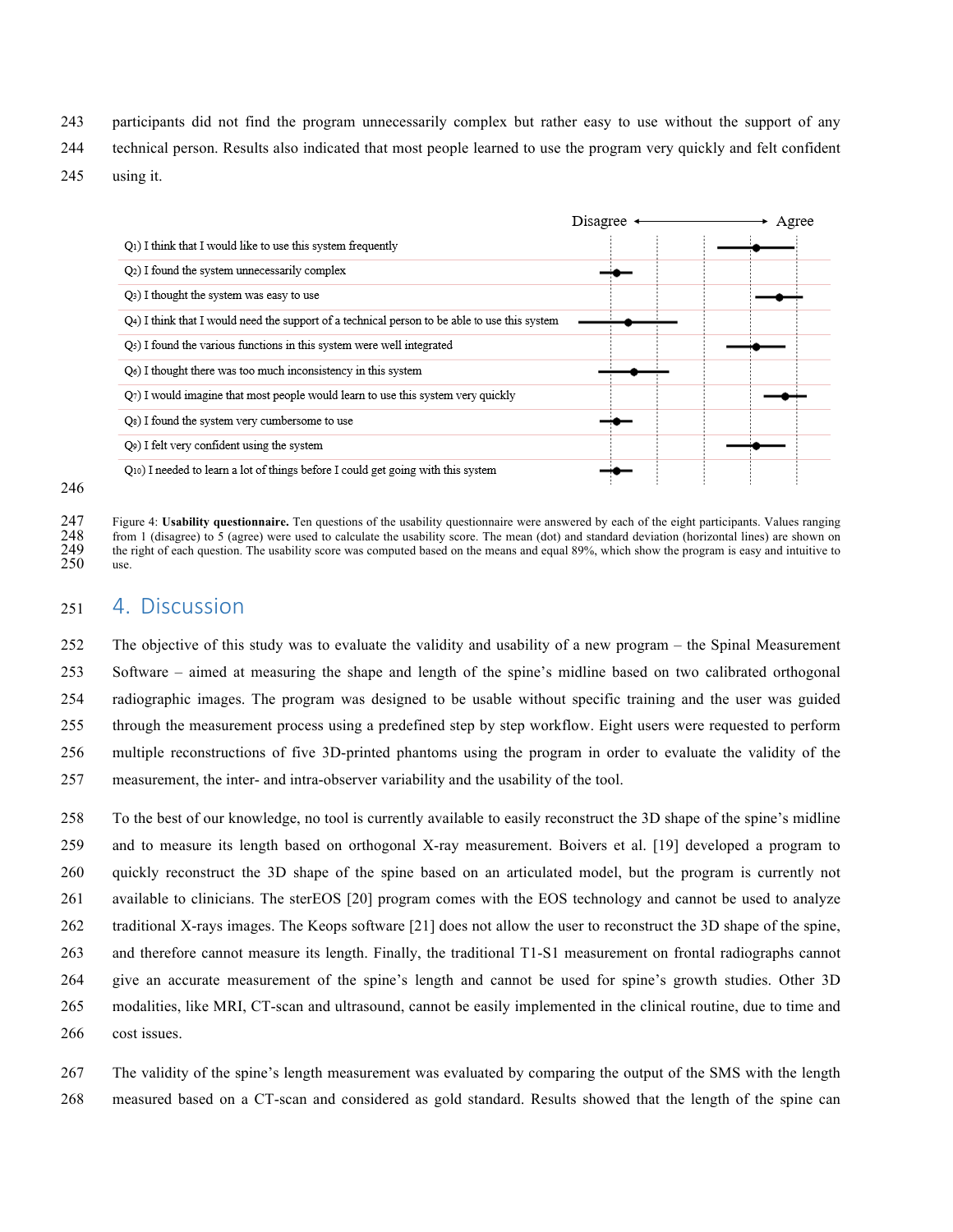correctly be measured with the SMS with a precision of less than 5 millimeters, which represent about 1% error of the spine length. A previous study [22] shows that the spine's growth in adolescent idiopathic scoliosis (from T5 to L5) is about 8mm per year, which is higher than the accuracy of the SMS. However, it would not be possible to

measure individual vertebra growth, which is below 1 mm/year. In summary, the SMS allows measurement of the

growth of sections of the spine, but cannot accurately measure growth below 5mm.

 The variability of the length measurement depends on three main factors. First, the quality of the data during the radiographic image acquisition. Both frontal and lateral images should ideally be acquired simultaneously. Since this is usually not possible in practice, special care should be taken to verify that the patient does not move between both image acquisitions, the shape of the spine must remain constant. In addition, the position of the calibration grid must not be altered between frontal and lateral acquisitions.

 Another source of measurement error concerns the quality of the calibration procedure. The calibration was performed manually by the eight participants. All the participants targeted with high reliability the center of each reference point on every radiographic image. Therefore, the variability of the calibration procedure cannot be attributed to the participants, since they correctly performed the task. Actually, the variability of the measurements is on average 2 mm around the calibration tool in the lumbar section of the spine, but increased in the thoracic section of the spine and reached up to 4.5 mm around level T1. Therefore, the calibration tool should be positioned next to the region of interest and toward the middle of the spine, in case the full length should be measured, or should be enlarged to cover the spinal region of interest. Further studies should optimize the design of the calibration grid to limit the inaccuracies introduced by the calibration procedure. In addition, an automatic calibration could help detecting the reference points on the radiographic images, which would improve the repeatability of the measurement procedure.

 Results indicated that the approach used to position the spinal midline on the X-ray images has only a limited effect on the overall accuracy. Results show that the variability attributed to the midline placement procedure is generally below 2 mm. Targeting the endplate's center of the upper and lower vertebrae proved to be difficult and is very likely to be a source of variability attributed to the midline placement procedure. To cope with this difficulty, when the user picks a point (i.e. the center of an endplate of a vertebra) in the frontal view, an epipolar line is automatically shown on the lateral view. The user knows that the corresponding point on the lateral view is on this line. This proved to be useful (in pilot testing not included in this paper) when using real patient's radiographic images, because the spine is more difficult to see on the lateral view, due to the higher amount of bone and tissue hiding the spine (shoulder, ribs and lungs). This approach also improves the accuracy of the reconstruction when some vertebras are hidden on the lateral view. Typically, the T2-T5 are hidden by the shoulder and chest in the lateral project. However, the splines used to reconstruct the shape of spinal midline are able to interpolate the missing information. Even if the T2-T5 vertebras are fully removed from the lateral images, the overall error of the length measurement provided by the SMS remains the same (data not shown).

 Comparison of the phantom's length measured with the CT-scans and the SMS shows a very good correlation. However, the SMS systematically underestimates the spine's true length by an amount of 1.9mm. An explanation is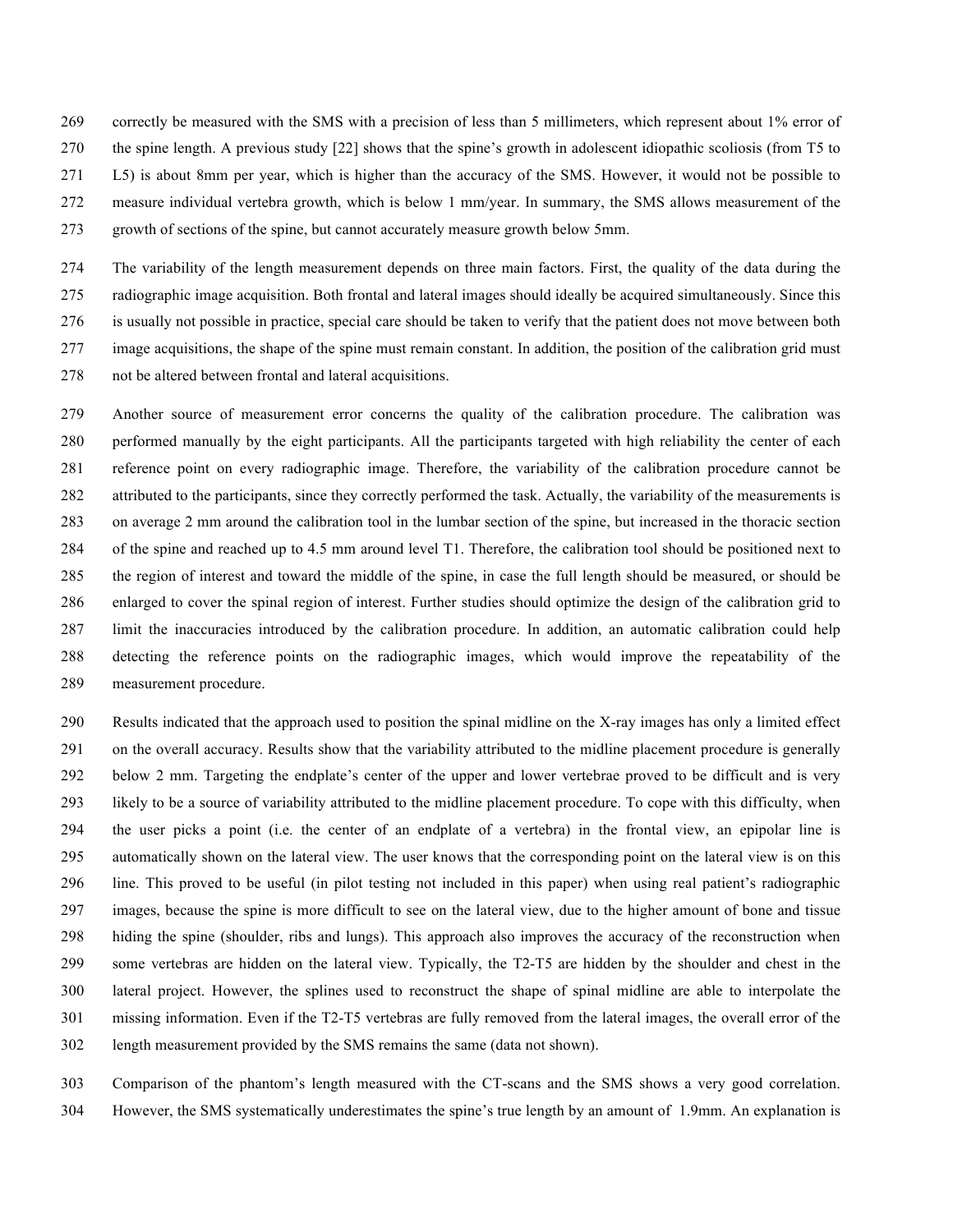that the centerlines measured on both modalities do not perfectly match. On the CT scan, the center of the vertebra selected by the user was slightly more anterior than on the radiographic images. This difference is related to the shape of the vertebral bodies, which are curved close to the spinal canal (kidney shaped). However, this three- dimensional feature cannot be seen on radiographs, where the vertebral bodies appear more rectangular. As a result, the spinal midline measured with the SMS is slightly more posterior and shorter. This observation is in agreement with studies showing a length discrepancy between the anterior and posterior side of the spine [23].

 The time needed to perform a 3D reconstruction was not precisely monitored during the study. However, the time required to attach the calibration tool on the patient can be estimated to about 1 minute and the image acquisition time is not influenced by the calibration tool. The calibration procedure on the SMS takes about 5 minutes for both images, and the midline placement procedure takes about 1 minute. Therefore, the overall additional time of the measurement corresponds to about 7 minutes per patient. However, the calibration procedure used in this study was completely manual. Future development should automate this step [13], which will significantly reduce the overall measurement time.

 The SMS can furthermore be used to assess the loss of height in scoliotic patient. Loss of height is generally estimated as the difference between the spine's length and the spine's height. A recent study [8] showed the inaccuracy of estimating the loss of height based on the Cobb angle [4]–[7]. Since the true length of the spine is measured, the SMS is expected to provide more accurate measurements than the formulas proposed in the literature. In addition, knowing the three-dimensional shape of the spine allows taking into consideration the sagittal profile and not-only the coronal deformity induced by scoliosis.

 The purpose of this study was to validate the accuracy of the reconstruction and calculation of the spinal length. Phantoms spines of known length were used, which represent a suitable surrogate spine, but remain a simplification of the real-life image complexity. However, the SMS was designed to be used with real scoliotic patients. Preliminary versions of the software tool were used to measure spinal growth [3] or to assess change of spinal length during standing traction measurements [14], which proved its clinical applicability. In addition, the current version of the software includes epipolar lines that help identifying vertebras on the lateral images, which are of lower quality due to the lungs and rib cage. Moreover, the calibration grid ensures an accurate positioning of the front and lateral images, even if the angle between images is not exactly 90°.

## 5. Conclusion

The present study shows that the program is intuitive, even for non-experts in the field of medicine and radiography.

The accuracy of the program is below 5mm, which is sufficient to measure the global growth of the spine, but

insufficient to measure the growth of individual vertebra. Most of the measurement error results from the calibration

procedure, while the identification of the spinal midline on the radiographic projection was reliable.

 The proposed method could be easily integrated into a clinical workflow, since it only requires a simple calibration tool to be imaged with the patient and the measurement of the three-dimensional length only requires a couple of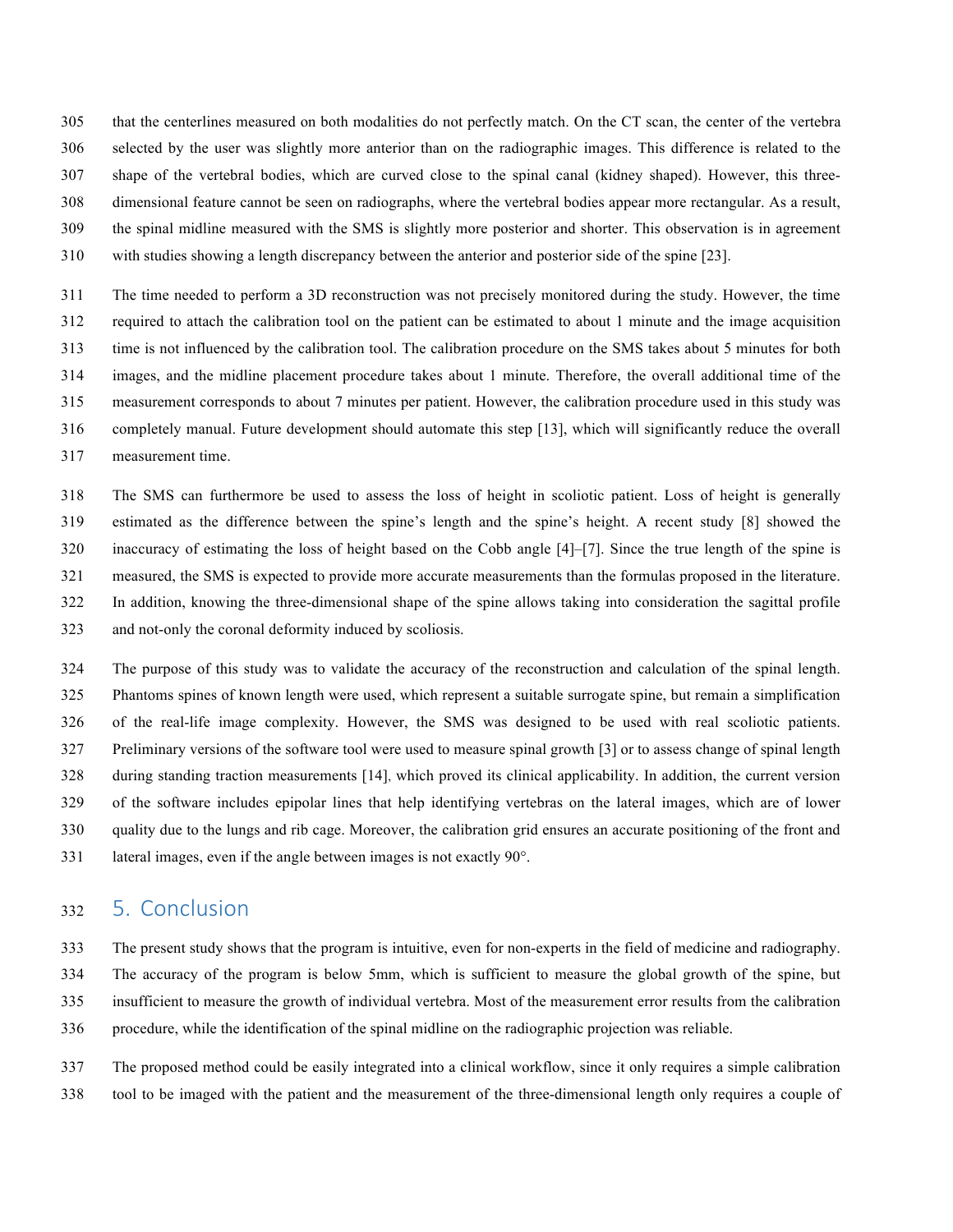- minutes. We believe that this approach could be used to quantitatively assess the spinal growth, for example in
- patients with growth stimulating implants like VEPTR [24] or the change in spinal configuration during traction
- experiments [14], [25].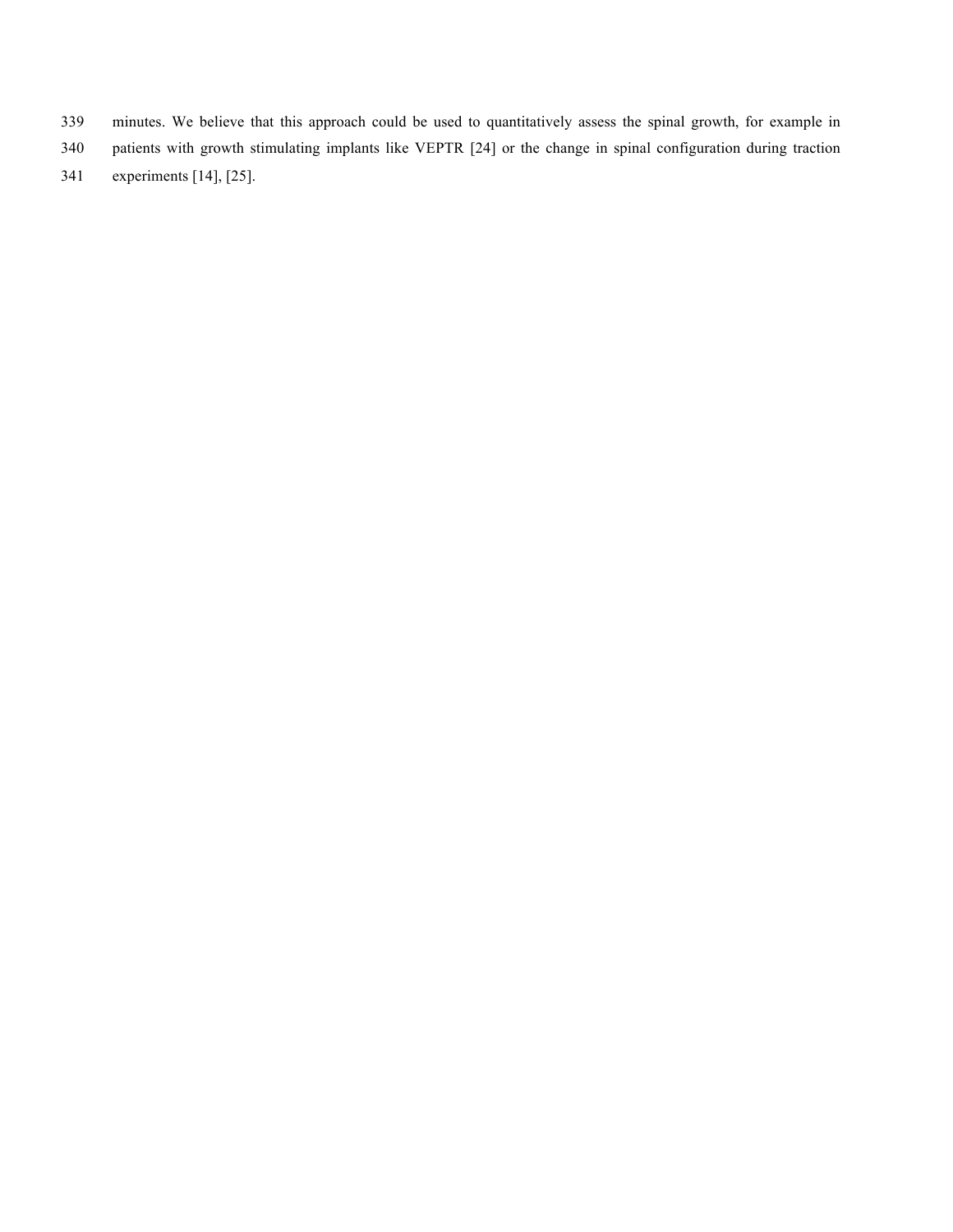## References

- [1] L. Xu, X. Sun, Z. Zhu, J. Qiao, S. Mao, and Y. Qiu, "Body Mass Index as an Indicator of Pulmonary Dysfunction in Patients With Adolescent Idiopathic Scoliosis," *J Spinal Disord Tech.*, vol. 28, no. 6, pp. 226– 231, 2015.
- [2] "National High Blood Pressure Education Program Working Group on High Blood Pressure in Children and Adolescents. The fourth report on the diagnosis, evaluation, and treatment of high blood pressure in children and adolescents." National Institutes of Health Publication No. 05-5267, 2004.
- [3] N. D. Fletcher and R. W. Bruce, "Early onset scoliosis: current concepts and controversies," *Current Reviews in Musculoskeletal Medicine*, vol. 5, no. 2, pp. 102–110, Jun. 2012.
- [4] J. Bjure, G. Grimby, and A. Nachemson, "Correction of body height in predicting spirometric values in scoliotic patients," *Scandinavian Journal of Clinical and Laboratory Investigation*, vol. 21, no. 2, pp. 191–192, 1968.
- [5] K. Kono, T. Asazuma, N. Suzuki, and T. Ono, "Body height correction in scoliosis patients for pulmonary function test," *Journal of Orthopaedic Surgery*, vol. 8, no. 1, 2000.
- [6] M. Ylikoski, "Height of girls with adolescent idiopathic scoliosis," *European Spine Journal*, vol. 12, no. 3, pp. 288–291, 2003.
- [7] I. A. Stokes, "Stature and growth compensation for spinal curvature," *Stud Health Technol Inform*, vol. 140, no. 6, pp. 48–51, 2008.
- [8] M. Tyrakowski, T. Kotwicki, J. Czubak, and K. Siemionow, "Calculation of corrected body height in idiopathic scoliosis: comparison of four methods," *European Spine Journal*, vol. 23, no. 6, pp. 1244–1250, Jun. 2014.
- [9] T. K. Koo, J.-Y. Guo, C. Ippolito, and J. C. Bedle, "Assessment of Scoliotic Deformity Using Spinous Processes: Comparison of Different Analysis Methods of an Ultrasonographic System," *Journal of Manipulative and Physiological Therapeutics*, vol. 37, no. 9, pp. 667–677, Nov. 2014.
- [10] E. H. Lou, A. C. Chan, A. Donauer, M. Tilburn, and D. L. Hill, "Ultrasound-assisted brace casting for adolescent idiopathic scoliosis, IRSSD Best research paper 2014," *Scoliosis*, vol. 10, no. 1, Dec. 2015.
- [11] Q. Wang, M. Li, E. H. M. Lou, and M. S. Wong, "Reliability and Validity Study of Clinical Ultrasound Imaging on Lateral Curvature of Adolescent Idiopathic Scoliosis," *PLOS ONE*, vol. 10, no. 8, p. e0135264, Aug. 2015.
- [12] Y.-P. Zheng, T. T.-Y. Lee, K. K.-L. Lai, B. H.-K. Yip, G.-Q. Zhou, W.-W. Jiang, J. C.-W. Cheung, M.-S. Wong, B. K.-W. Ng, J. C.-Y. Cheng, and T.-P. Lam, "A reliability and validity study for Scolioscan: a radiation-free scoliosis assessment system using 3D ultrasound imaging," *Scoliosis and Spinal Disorders*, vol. 11, no. 1, Dec. 2016.
- [13] S. Schumann, X. Dong, M. Puls, L.-P. Nolte, and G. Zheng, "Calibration of C-arm for orthopedic interventions via statistical model-based distortion correction and robust phantom detection," in *Biomedical Imaging (ISBI), 2012 9th IEEE International Symposium on*, 2012, pp. 1204–1207.
- [14] S. Berger, M. E. Oliveria, S. Schumann, J. Schneider, D. Studer, C. Hasler, G. Zheng, and P. Büchler, "Patient- specific spinal stiffness in AIS: a preoperative and noninvasive method," *European Spine Journal*, vol. 24, no. 2, pp. 249–255, Feb. 2015.
- [15] S. Schumann, B. Thelen, S. Ballestra, L.-P. Nolte, P. Büchler, and G. Zheng, "X-ray image calibration and its application to clinical orthopedics," *Medical Engineering & Physics*, vol. 36, no. 7, pp. 968–974, Jul. 2014.
- [16] J. Brooke, "SUS: A quick and dirty usability scale," *Usability Evaluation in Industry*, pp. 189–194, 1996.
- [17] R. Hartley and A. Zisserman, *Multiple view geometry in computer vision*, 2nd ed. Cambridge, UK ; New York: Cambridge University Press, 2003.
- [18] K. O. McGraw and S. P. Wong, "Forming inferences about some intraclass correlation coefficients.," *Psychological methods*, vol. 1, no. 1, p. 30, 1996.
- [19] D. C. Moura, J. Boisvert, J. G. Barbosa, H. Labelle, and J. M. R. S. Tavares, "Fast 3D reconstruction of the spine from biplanar radiographs using a deformable articulated model," *Medical Engineering & Physics*, vol. 33, no. 8, pp. 924–933, Oct. 2011.
- $[20]$  T. Illés and S. Somoskeöy, "The  $EOS^{TM}$  imaging system and its uses in daily orthopaedic practice," *International Orthopaedics*, vol. 36, no. 7, pp. 1325–1331, Jul. 2012.
- [21] C. Maillot, E. Ferrero, D. Fort, C. Heyberger, and J.-C. Le Huec, "Reproducibility and repeatability of a new computerized software for sagittal spinopelvic and scoliosis curvature radiologic measurements: Keops®," *European Spine Journal*, vol. 24, no. 7, pp. 1574–1581, Jul. 2015.